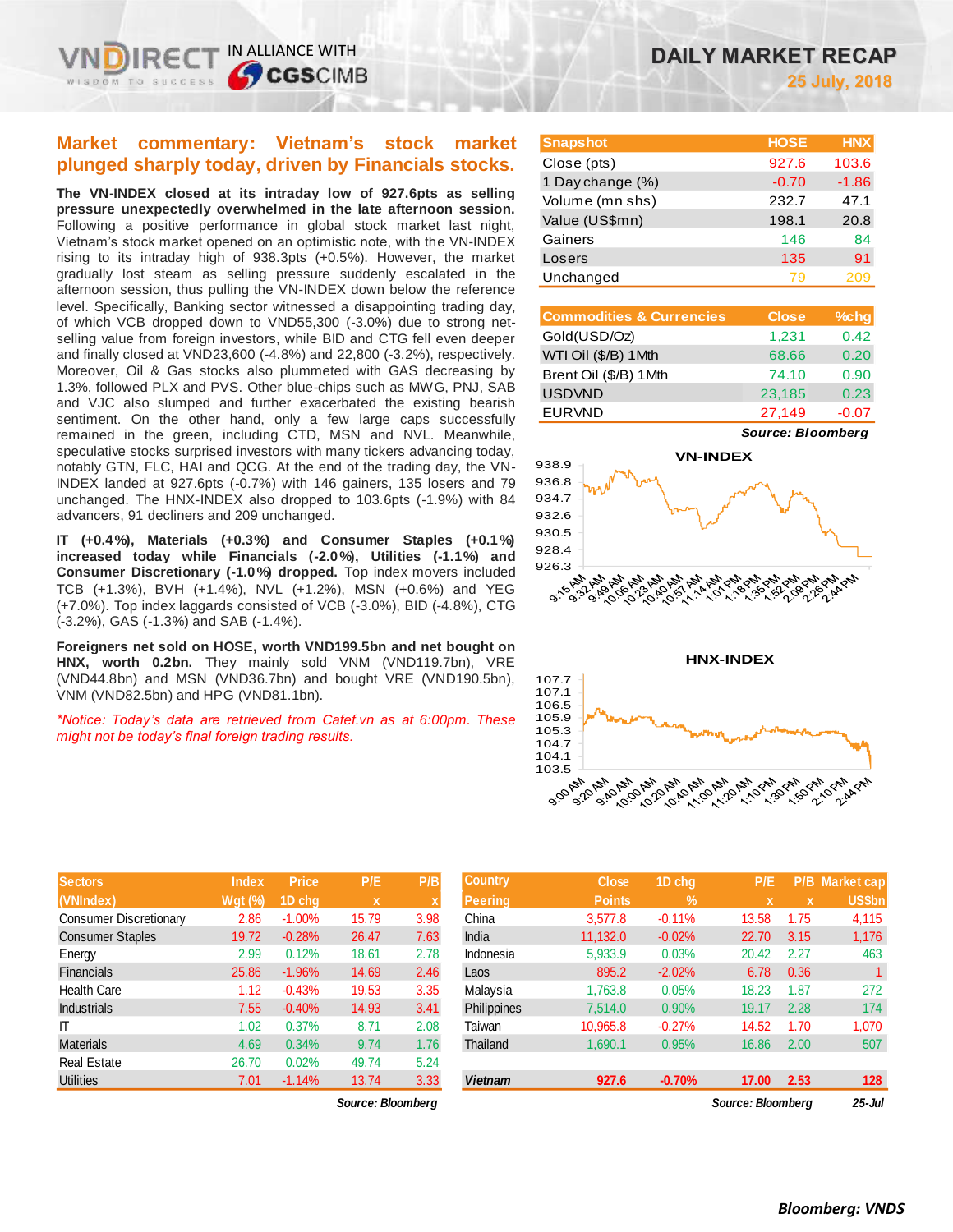## **Market News**

**Oil extended gains near US\$69 a barrel as U.S. industry data showed a decline in crude as well as fuel stockpiles, and investor optimism grew after China unveiled stimulus measures that are likely to boost demand for commodities.** Futures in New York rose as much as 0.5%, following a 0.9% advance on Tuesday. U.S. inventories of everything from crude to gasoline and distillates fell last week along with supplies at the key storage hub of Cushing, Oklahoma, the American Petroleum Institute was said to report. Meanwhile, China announced a package of policies to spur domestic growth in the face of rising trade frictions with the U.S. Crude has been struggling to regain the highs of June as an intensifying trade spat between the U.S. and China, the world's biggest oil importer, threatened to hurt energy demand. Investors are also gauging the extent to which renewed U.S. sanctions on Iran may reduce global supplies even as a pledge by the OPEC to increase production has weighed on prices. *(Bloomberg)*

**Vietnam's Treasury sold VND300bn worth of 7-year bonds at 3.9% today.** The State Treasury also sold VND2,100bn of 10-year bonds at 4.48% and VND2,100bn of 15-year bonds at 4.78%, according to information on Hanoi Stock Exchange's website. The same day auction of VND2,000 of 5-year bonds, VND500bn of 20-year bonds and VND500bn of 30-year bonds found no buyers. *(Bloomberg)*

## **Notable Corporate Events**

**Viglacera Corporation (VGC VN) - 1H2018 business results and dividend payment:** In 2Q2018, VGC recorded net revenue of VND2,351bn (+3.7% YoY) and EAT of VND242bn (+13.8% YoY), according to financial statements posted on the company's website. Cumulatively, in 1H2018, VGC posted net revenue of VND4,181bn (-2.5% YoY) and EAT of VND361bn (-12.2% YoY). Besides, Aug 09 and Aug 10 will be the ex-date and record date, respectively, for paying the 2017 cash dividend of VND950/share (est. 2017 dividend yield of 5.4%). The payment will be made on Sep 07. *(Bloomberg and viglacera.vn)*

*<to be continued>*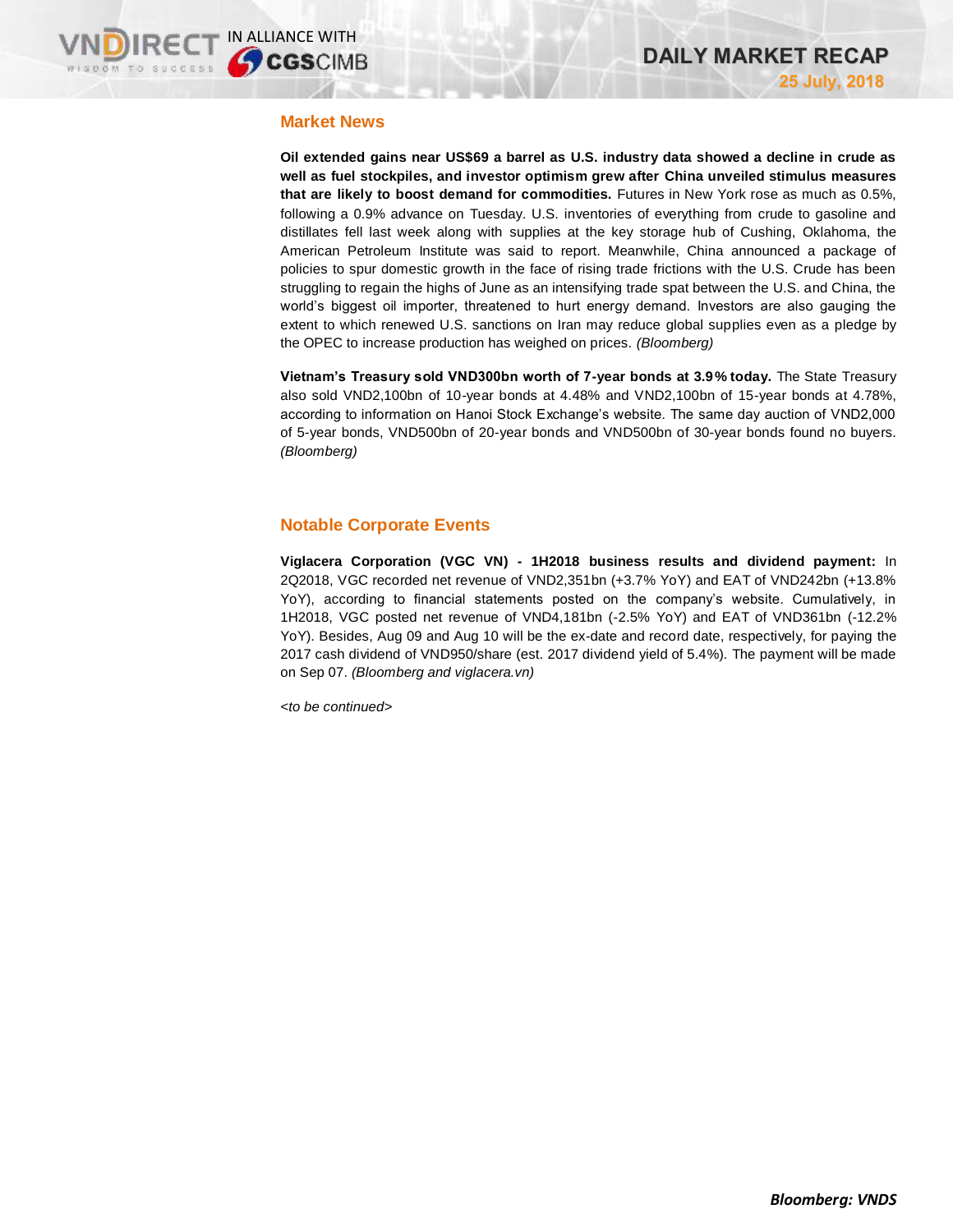# **DAILY MARKET RECAP**

**25 July, 2018**

## **COVERAGE SUMMARY**

WISDOM TO SUCCESS

VND

**IRECT IN ALLIANCE WITH** 

| Ticker          | <b>Close</b><br>price | <b>Adjusted</b><br>target<br>price | <b>Upside</b> | Recom-<br>endation | <b>Investment thesis summary/Update</b>                                                                                                                                                                                                                                                                                                                                                                                                                                                                                                                                                                                                               | Latest<br>report |
|-----------------|-----------------------|------------------------------------|---------------|--------------------|-------------------------------------------------------------------------------------------------------------------------------------------------------------------------------------------------------------------------------------------------------------------------------------------------------------------------------------------------------------------------------------------------------------------------------------------------------------------------------------------------------------------------------------------------------------------------------------------------------------------------------------------------------|------------------|
| PC <sub>1</sub> | 32,400                | 40,700                             | 25.6%         | <b>ADD</b>         | Positive outlook for 2018 with surge in revenue thanks to: (1) New<br>contribution from My Dinh Plaza II and (2) commissioning of two new<br>hydropower plants in Q4, 2017. (3) Back log of VND2,040bn at end of 2017                                                                                                                                                                                                                                                                                                                                                                                                                                 | <b>Link</b>      |
| LPB             | 10,200                | 19,000                             | 86.3%         | <b>ADD</b>         | 1. Unique distribution advantage with more than 1000 PTOs across<br>country. Will be able to maintain strong credit growth thanks to good capital<br>buffer (CAR ~13%) and strong liquidity (LDR ~80%).<br>2. FY18 YE P/B cheap relative to peers.                                                                                                                                                                                                                                                                                                                                                                                                    | Link             |
| <b>VJC</b>      | 136,000               | 149,400                            | 9.9%          | <b>HOLD</b>        | 1. 1Q18 transport revenue reached VND6,035bn (+51.9% yoy)<br>2. In 2018, VJC will continue to expand its international network<br>3. VJC may not be able to pass on fuel costs if oil price continues to rise.<br>Moreover VJC appears to be overvalued compared to global peers which<br>are seeing multiple contraction due to rising fuel prices and looming<br>overcapacity in the APAC region                                                                                                                                                                                                                                                    | <b>Link</b>      |
| <b>NLG</b>      | 30,150                | 38,200                             | 26.7%         | ADD                | 1. NLG is well aligned with the new property market orientation. NLG<br>focuses on durable-demand products (affordable and social apartments<br>and landed properties).<br>2. FY2017 net revenue is forecasted at VND3,454 billion (+36.3% yoy) and<br>NPATMI at VND544 billion (+58% yoy). For 2018, revaluation of Hoang<br>Nam project will secure strong EAT growth. However, the share price is<br>reasonable this year.<br>3. Upside for the stock will come in 2018 as major projects are going to be<br>executed.                                                                                                                             | <u>Link</u>      |
| <b>ACV</b>      | 80,300                | 112,000                            | 39.5%         | ADD                | 1. Likely beneficiary of air passenger boom over the next decade<br>2. MOT's divestment of ACV stake to be a significant catalyst<br>3. Higher return on capital justifies higher valuation                                                                                                                                                                                                                                                                                                                                                                                                                                                           | <b>Link</b>      |
| <b>DPM</b>      | 18,100                | 15,600                             | $-13.8%$      | <b>REDUCE</b>      | 1. High exposure to oil prices (forecasted to average US\$70/bbl in 2018)<br>implies potential further contraction in margins.<br>2. High depreciation burden leads to expected losses for the NPK - NH3<br>expansion project in 2018-2019. This project will only contribute to profits<br>from 2020 onwards as the plants reach full capacity.<br>3. Short to medium term catalysts include a pending change in VAT policy<br>(which would improve gross margin by 3-4% pts) and the acceleration of<br>PVN's divestment process in 2018.                                                                                                           | <b>Link</b>      |
| <b>QNS</b>      | 40,000                | 54,600                             | 36.5%         | <b>ADD</b>         | 1. Soymilk segment is the main growth driver and expected to regain<br>momentum in 2018 with new products.<br>2. Sugarcane prices should temper this year, cushioning some of the<br>impact of falling sugar price. This should protect sugar segment's GPM to<br>further squeeze.<br>3. We recommends an ADD rating for QNS as the increasing profitability<br>contribution from soymilk segment should help QNS close its valuation gap<br>with pure-play consumer stocks.                                                                                                                                                                          | <b>Link</b>      |
| <b>LTG</b>      | 38,000                | 66,270                             | 74.4%         | <b>ADD</b>         | 1. Booming rice exports to China and Philippines should boost Agrifood<br>sales.<br>2. For 2018, we expect a 7.1% growth in top line to touch VND8,781bn and<br>a 18.4% growth in bottom line to touch VND517bn.                                                                                                                                                                                                                                                                                                                                                                                                                                      | Link             |
| <b>VCB</b>      | 55,300                | 79,500                             | 43.8%         | ADD                | 1. VCB is a well-regarded state-owned commercial bank (SOCB) with an<br>extensive network, a critical role in Vietnam's national payment system and<br>leading card issuer.<br>2. Its strong deposit franchise and large client base would support a gradual<br>shift in loan mix to higher-yield segments such as personal lending, in our<br>view.<br>3. Its asset quality is best in class, with well-controlled NPLs and a high<br>provisioning buffer (NPL of 1.1%, loan loss reserve ratio, LLR, of 131% at<br>end- $FY17$ ).<br>4. We project an enviable net profit CAGR of 17.7% over FY18-20F, with<br>ROE improving to 20.1% by end-FY20F. | Link             |
| MBB             | 22,000                | 33,400                             | 51.8%         | <b>ADD</b>         | 1. MBB is looking to push fee income through bancassurance and<br>internet/mobile banking.<br>2. High loan growth to be supported by sufficient capital and funding.<br>3. MBB still trades at a discount to peers.                                                                                                                                                                                                                                                                                                                                                                                                                                   | Link             |
| <b>VSC</b>      | 34,200                | 53,400                             | 56.1%         | ADD.               | 1. VSC will boost VGP capacity by a third to 800,000 TEU by 2019 through<br>the additional of a new quay crane and a back-end logistics center which is<br>75% complete at the moment.<br>2. 2018 net profit expected to soar to VND360bn (+34.8% YoY).<br>3. Valuation is attractive due to the foreign investors' sell off over the last<br>few weeks. VSC is currently trading at 12M EV/EBITDA 5.6x, well below<br>the peer average of 6.7x.                                                                                                                                                                                                      | Link             |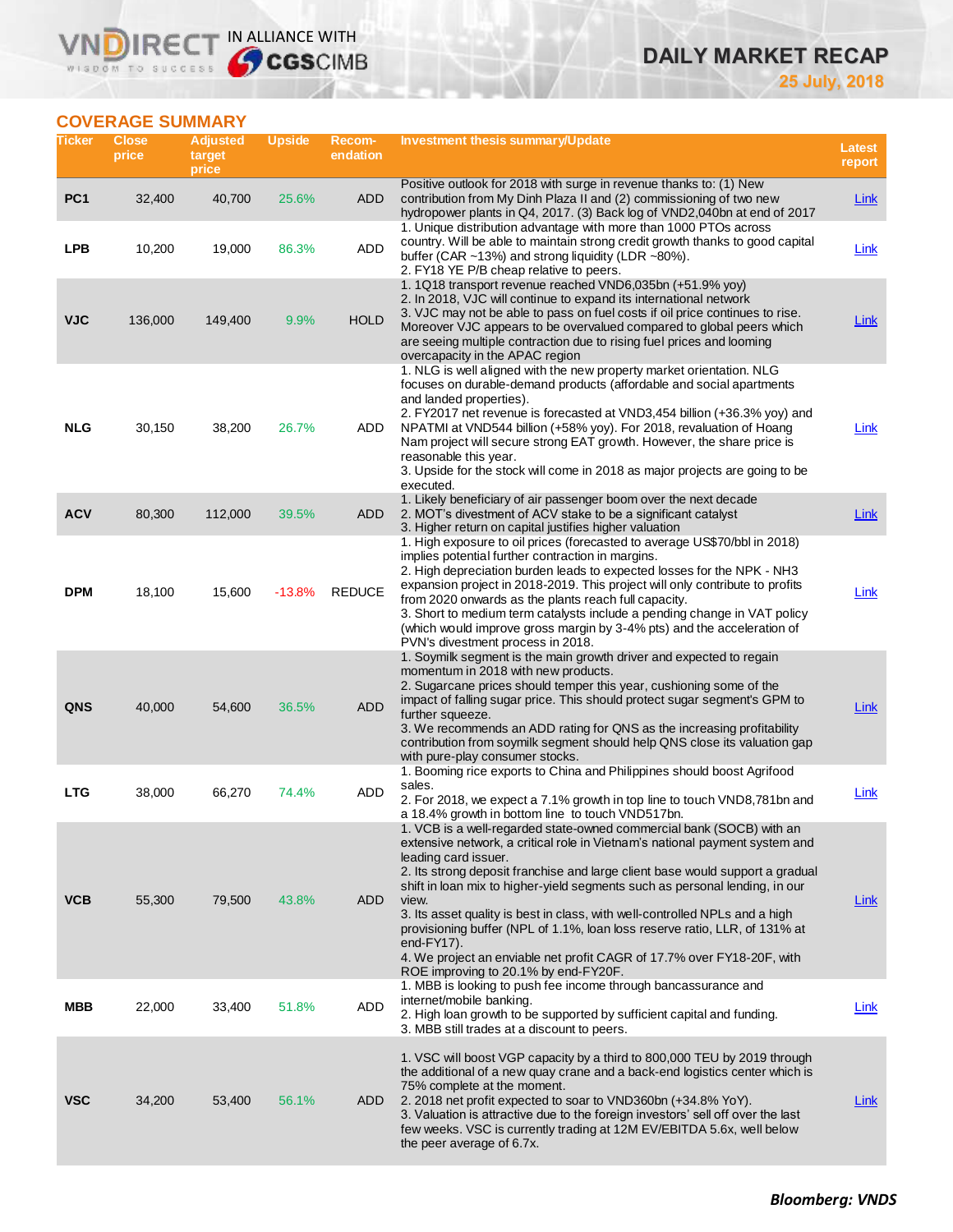# **DAILY MARKET RECAP**

**25 July, 2018**

| Ticker     | <b>Close</b><br>price | <b>Adjusted</b><br>target<br>price | Upside | Recom-<br>endation | Investment thesis summary/Update                                                                                                                                                                                                                                                                                                                                                                                                                                                                                                                                                                                  | <b>Latest</b><br>report |
|------------|-----------------------|------------------------------------|--------|--------------------|-------------------------------------------------------------------------------------------------------------------------------------------------------------------------------------------------------------------------------------------------------------------------------------------------------------------------------------------------------------------------------------------------------------------------------------------------------------------------------------------------------------------------------------------------------------------------------------------------------------------|-------------------------|
| <b>VPB</b> | 26,300                | 36,700                             | 39.5%  | <b>ADD</b>         | 1. VPB delivered ROA of 1.9% and ROE of 24.8% in FY16, the highest<br>returns-on-capital among local peers and impressive even in a regional<br>context.<br>2. FY16 NIM of 7.7% was driven by a shift in loan mix towards higher<br>yielding segments, such as consumer finance, retail, household and micro-<br>SME loans.<br>3. Strong topline growth in FY14-16, complemented by an improvement in<br>operational efficiency on continued investments into technology.<br>4. We expect strong earnings growth in FY17-20F with forecasted net profit<br>CAGR of 25.6% and sustained high average ROE of 22.7%. | Link                    |
| <b>TCM</b> | 18,800                | 28,700                             | 52.7%  | <b>ADD</b>         | 1. High property value offsets the lack of foreign room.<br>2. Core segments to perform moderately well in 2018.<br>3. We expect that FY18 core-earnings to grow by a robust 45%.                                                                                                                                                                                                                                                                                                                                                                                                                                 | Link                    |
| <b>HPG</b> | 35,500                | 55,200                             | 55.5%  | <b>ADD</b>         | 1. Expect higher construction steel consumption across Vietnam in 2018F<br>2. Ability to sustain and even consolidate its leading market position<br>3. Margin expansion from rising steel prices & soft raw material prices<br>4. HPG's long-steel capacity to double over the next 12 months                                                                                                                                                                                                                                                                                                                    | Link                    |
| <b>PVT</b> | 16,200                | 29,900                             | 84.6%  | <b>ADD</b>         | 1. PVT has a chartering profile skewed towards fixed rates, which offers<br>protection against the current low-rate environment, while providing<br>potential upside for recovery.<br>2. PVT has the largest tanker fleet and LPG fleet among Vietnam carriers,<br>and is able to ride on growing demand for fossil fuels and LPG from the civil<br>and industrial sectors.<br>3. The company plans to upsize and rejuvenate its fleet over the next few<br>years to respond to Vietnam's increasing refinery capacity and growing<br>demand for LPG.                                                             | Link                    |
| <b>STK</b> | 15,200                | 27,600                             | 81.6%  | <b>ADD</b>         | 1. STK is currently the Vietnam's 2nd largest polyester yarn manufacturer,<br>accounting for 28% of the country's total polyester yarn exports.<br>2. Unmet domestic demand and growing demand from export markets,<br>driven by recent trade agreements.<br>3. However, fierce competition from Chinese yarn, as well as input price<br>volatility present downside risks.                                                                                                                                                                                                                                       | Link                    |
| IDI        | 12,400                | 26,600                             | 114.5% | <b>ADD</b>         | 1. IDI has gradually risen to become one of the most promising Vietnamese<br>pangasius exporters. The firm has endured multiple downturns in the<br>industry, demonstrating its resilience and good management quality. The<br>share price, however, is volatile.<br>2. We expect that pangasius exports will grow strongly in 2018.<br>3. Fish feed segment and fishmeal/fish fat segment will see strong growth<br>in 2018<br>4. IDI will continue to increase its capacity to support growth over the next<br>$2-3$ years.<br>5. High dividend yield and attractive valuation                                  | Link                    |
| AAA        | 17,350                | 25,300                             | 45.8%  | ADD                | 1. AAA is the largest plastic packaging manufacturer and exporter in South<br>East Asia, with current production capacity of 8,000 tonnes/month.<br>2. AAA will be able to capture market share globally in countries such as<br>Japan, as well as the U.S and EU in coming years.<br>3. AAA aims to expand its production and adopt effective cost controls.<br>4. Positive outlook for AAA in 2018.<br>5. AAA's valuation is attractive in light of its strong revenue growth and<br>improving profitability.                                                                                                   | Link                    |

**VNDIRECT IN ALLIANCE WITH**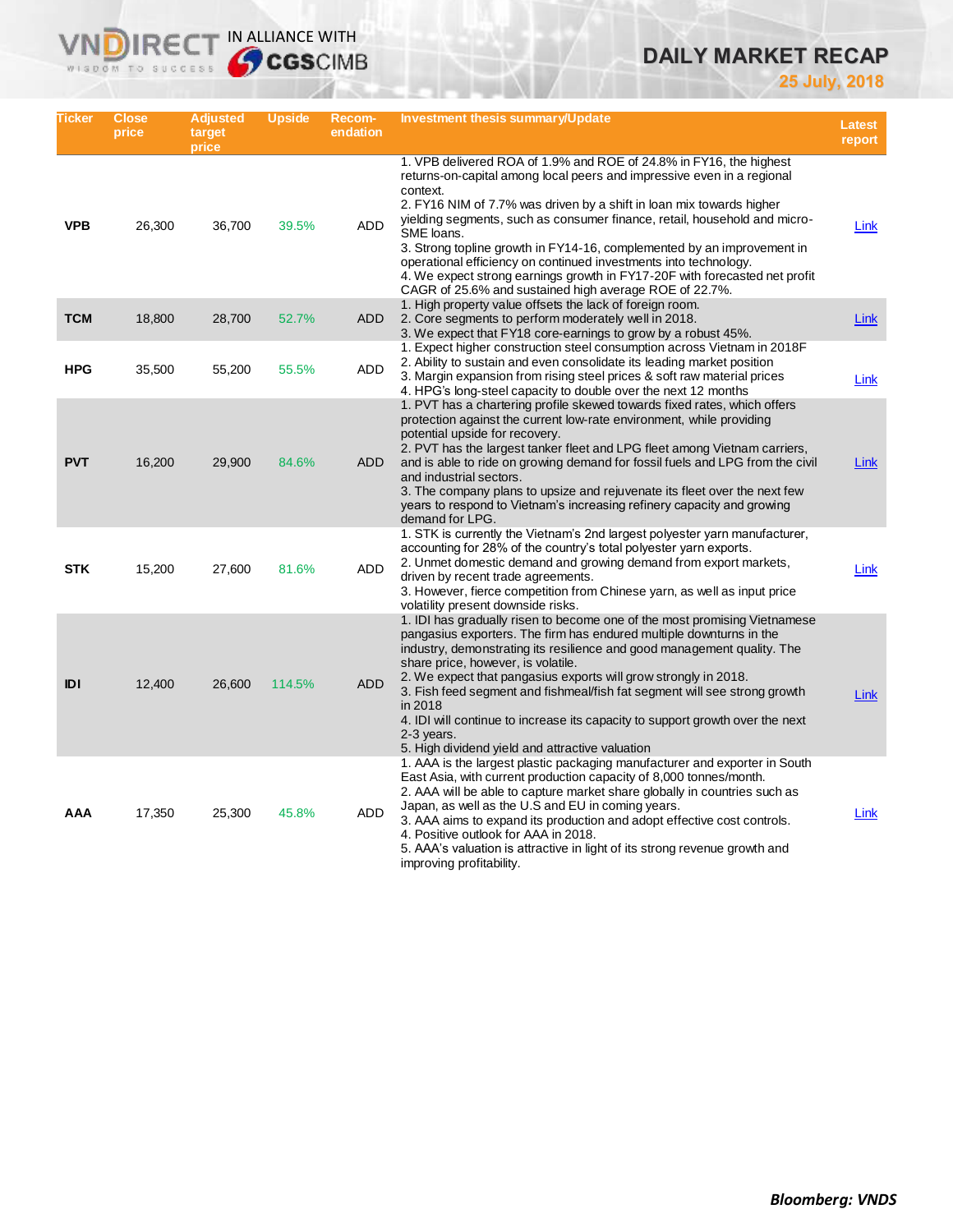## **MARKET MOVEMENTS**

WISDOM TO SUCCESS

IR<sub>E</sub>

| <b>HOSE</b>        |              |        |      |              |              |
|--------------------|--------------|--------|------|--------------|--------------|
| <b>Top gainers</b> |              |        |      |              | <b>VND</b>   |
| <b>Ticker</b>      | Last         | Cha    | %chq | Vol.         | <b>Index</b> |
|                    | <b>Price</b> |        |      |              | impact       |
| <b>SJF</b>         | 17,600       | 1,150  | 7.0  | 159,090      | 0.024        |
| <b>CLL</b>         | 29,100       | 1,900  | 7.0  | 60           | 0.021        |
| <b>FLC</b>         | 5,980        | 390    |      | 7.0 26.85MLN | 0.086        |
| <b>YEG</b>         | 251,400      | 16,400 | 7.0  | 6,190        | 0.144        |
| HTT                | 2,460        | 160    | 7.0  | 205,500      | 0.001        |

IN ALLIANCE WITH

| <b>HOSE</b>        |              |        |         |              |              | <b>HNX</b>         |              |       |         |         |              |
|--------------------|--------------|--------|---------|--------------|--------------|--------------------|--------------|-------|---------|---------|--------------|
| <b>Top gainers</b> |              |        |         |              | <b>VND</b>   | <b>Top gainers</b> |              |       |         |         | <b>VND</b>   |
| Ticker             | Last         | Chg    | $%$ chq | Vol.         | <b>Index</b> | <b>Ticker</b>      | Last         | Chg   | $%$ chq | Vol.    | <b>Index</b> |
|                    | <b>Price</b> |        |         |              | impact       |                    | <b>Price</b> |       |         |         | impact       |
| <b>SJF</b>         | 17,600       | 1.150  | 7.0     | 159.090      | 0.024        | <b>BDB</b>         | 4,400        | 400   | 10.0    | 100     | 0.000        |
| CLL                | 29,100       | 1,900  | 7.0     | 60           | 0.021        | <b>CET</b>         | 3,300        | 300   | 10.0    | 6,100   | 0.000        |
| <b>FLC</b>         | 5.980        | 390    |         | 7.0 26.85MLN | 0.086        | <b>FDT</b>         | 31,900       | 2,900 | 10.0    | 302,800 | 0.000        |
| <b>YEG</b>         | 251,400      | 16,400 | 7.0     | 6,190        | 0.144        | <b>BST</b>         | 21,000       | 1,900 | 10.0    | 100     | 0.000        |
| HTT                | 2,460        | 160    | 7.0     | 205,500      | 0.001        | <b>VCM</b>         | 17,800       | 1,600 | 9.9     | 200     | 0.000        |
|                    |              |        |         |              |              |                    |              |       |         |         |              |

| <b>Top losers</b> |              |          |        |        | <b>VND</b>   |
|-------------------|--------------|----------|--------|--------|--------------|
| <b>Ticker</b>     | Last         | Cha      | %chq   | Vol.   | <b>Index</b> |
|                   | <b>Price</b> |          |        |        | impact       |
| <b>DAT</b>        | 16,700       | $-1,250$ | $-7.0$ | 10     | $-0.018$     |
| <b>ICF</b>        | 2,140        | $-160$   | $-7.0$ | 20     | $-0.001$     |
| <b>BRC</b>        | 9,400        | $-700$   | $-6.9$ | 10     | $-0.003$     |
| <b>CIG</b>        | 3,770        | $-280$   | $-6.9$ | 21,210 | $-0.003$     |
| TLD               | 8.080        | $-600$   | $-6.9$ | 1.04M  | $-0.003$     |

|               | <b>VND</b><br><b>Top index movers</b> |        |         |         |              |  |  |  |  |  |  |  |
|---------------|---------------------------------------|--------|---------|---------|--------------|--|--|--|--|--|--|--|
| <b>Ticker</b> | Last                                  | Cha    | $%$ chq | Vol.    | <b>Index</b> |  |  |  |  |  |  |  |
|               | <b>Price</b>                          |        |         |         | impact       |  |  |  |  |  |  |  |
| <b>TCB</b>    | 26,750                                | 350    | 1.3     | 3.35M   | 0.524        |  |  |  |  |  |  |  |
| <b>BVH</b>    | 75,000                                | 1,000  | 1.4     | 212.940 | 0.463        |  |  |  |  |  |  |  |
| <b>NVL</b>    | 57,700                                | 700    | 1.2     | 470.880 | 0.424        |  |  |  |  |  |  |  |
| <b>MSN</b>    | 81,000                                | 500    | 0.6     | 935,280 | 0.265        |  |  |  |  |  |  |  |
| <b>YEG</b>    | 251,400                               | 16,400 | 7.0     | 6,190   | 0.247        |  |  |  |  |  |  |  |

|               | <b>VND</b><br><b>Top index laggers</b> |          |         |         |                 |               | <b>Top index laggers</b> |          |        |       | <b>VND</b>      |
|---------------|----------------------------------------|----------|---------|---------|-----------------|---------------|--------------------------|----------|--------|-------|-----------------|
| <b>Ticker</b> | Last<br><b>Price</b>                   | Chg      | $%$ chq | Vol.    | Index<br>impact | <b>Ticker</b> | Last<br><b>Price</b>     | Chg      | %chq   | Vol.  | Index<br>impact |
| <b>VCB</b>    | 55,300                                 | $-1.700$ | $-3.0$  | 1.26M   | $-1.121$        | <b>ACB</b>    | 34.000                   | $-1.200$ | $-3.4$ | 4.48M | $-0.419$        |
| <b>BID</b>    | 23,600                                 | $-1,200$ | $-4.8$  | 2.77M   | $-1.060$        | <b>SHB</b>    | 7.900                    | $-100$   | $-1.3$ | 4.51M | $-0.050$        |
| <b>CTG</b>    | 22,800                                 | $-750$   | $-3.2$  | 4.44M   | $-0.546$        | <b>VGC</b>    | 17.600                   | $-900$   | $-4.9$ | 1.39M | $-0.036$        |
| <b>GAS</b>    | 83.700                                 | $-1.100$ | $-1.3$  | 398,500 | $-0.379$        | CEO           | 12,600                   | $-600$   | $-4.6$ | 1.01M | $-0.030$        |
| <b>SAB</b>    | 207.000                                | $-3,000$ | -1.4    | 89.120  | $-0.349$        | <b>SHS</b>    | 13.300                   | -600     | $-4.3$ | 16M   | $-0.027$        |

|               | <b>VND</b><br><b>Top active volume</b> |        |         |               |              |  |  |  |  |  |  |  |
|---------------|----------------------------------------|--------|---------|---------------|--------------|--|--|--|--|--|--|--|
| <b>Ticker</b> | Last                                   | Cha    | $%$ chq | Vol.          | <b>Index</b> |  |  |  |  |  |  |  |
|               | <b>Price</b>                           |        |         |               | impact       |  |  |  |  |  |  |  |
| <b>HAG</b>    | 7,080                                  | 40     |         | 7.0 20.36MLN  | 0.137        |  |  |  |  |  |  |  |
| <b>FLC</b>    | 5.590                                  | 390    |         | 0.5 12.99MLN  | 0.086        |  |  |  |  |  |  |  |
| <b>HPG</b>    | 35,400                                 | 100    |         | -4.2 12.25MLN | 0.068        |  |  |  |  |  |  |  |
| <b>STB</b>    | 11,400                                 | $-200$ | $-3.0$  | 5.42MLN       | $-0.121$     |  |  |  |  |  |  |  |
| <b>MBB</b>    | 22,600                                 | $-600$ | $-1.1$  | 4.72MLN       | $-0.350$     |  |  |  |  |  |  |  |

| <b>Top losers</b> |              |          |         |        | <b>VND</b>   | <b>Top losers</b> |              |          |         |       | <b>VND</b>   |
|-------------------|--------------|----------|---------|--------|--------------|-------------------|--------------|----------|---------|-------|--------------|
| Ticker            | Last         | Chg      | $%$ chq | Vol.   | <b>Index</b> | Ticker            | Last         | Chg      | $%$ chq | Vol.  | <b>Index</b> |
|                   | <b>Price</b> |          |         |        | impact       |                   | <b>Price</b> |          |         |       | impact       |
| <b>DAT</b>        | 16.700       | $-1.250$ | $-7.0$  | 10     | $-0.018$     | <b>SGH</b>        | 67.000       | $-8.000$ | $-10.7$ | 100   | 0.000        |
| <b>ICF</b>        | 2,140        | $-160$   | $-7.0$  | 20     | $-0.001$     | <b>SDG</b>        | 27,900       | $-3.100$ | $-10.0$ | 100   | 0.000        |
| BRC               | 9,400        | $-700$   | $-6.9$  | 10     | $-0.003$     | <b>SDC</b>        | 13.700       | $-1.500$ | $-9.9$  | 100   | 0.000        |
| <b>CIG</b>        | 3,770        | $-280$   | $-6.9$  | 21.210 | $-0.003$     | VE <sub>1</sub>   | 11.200       | $-1.200$ | $-9.7$  | 1.500 | 0.000        |
| TLD               | 8,080        | $-600$   | $-6.9$  | .04M   | $-0.003$     | <b>KTS</b>        | 20,000       | $-2,100$ | $-9.5$  | 100   | 0.000        |

|            | <b>VND</b><br><b>Top index movers</b> |        |         |         |        |               | <b>VND</b><br>Top index movers |     |      |         |              |
|------------|---------------------------------------|--------|---------|---------|--------|---------------|--------------------------------|-----|------|---------|--------------|
| Ticker     | Last                                  | Chg    | $%$ chq | Vol.    | Index  | <b>Ticker</b> | Last                           | Chg | %chq | Vol.    | <b>Index</b> |
|            | <b>Price</b>                          |        |         |         | impact |               | <b>Price</b>                   |     |      |         | impact       |
| тсв        | 26.750                                | 350    | 1.3     | 3.35M   | 0.524  | <b>KLF</b>    | 2,300                          | 200 | 9.5  | 9.38M   | 0.194        |
| <b>BVH</b> | 75.000                                | 1.000  | 1.4     | 212.940 | 0.463  | <b>PVX</b>    | 1.300                          | 100 | 8.3  | 4.34M   | 0.071        |
| NVL        | 57.700                                | 700    | 1.2     | 470.880 | 0.424  | VGS           | 10,300                         | 500 | 5.1  | 134.200 | 0.020        |
| <b>MSN</b> | 81,000                                | 500    | 0.6     | 935.280 | 0.265  | TIG           | 3,300                          | 200 | 6.5  | 282.120 | 0.012        |
| YEG        | 251,400                               | 16,400 | 7.0     | 6,190   | 0.247  | <b>PCT</b>    | 9,100                          | 800 | 9.6  | 100     | 0.012        |

| <b>VND</b><br><b>Top index laggers</b> |              |          |        |       |              |  |  |  |  |  |  |  |
|----------------------------------------|--------------|----------|--------|-------|--------------|--|--|--|--|--|--|--|
| <b>Ticker</b>                          | Last         | Cha      | %chq   | Vol.  | <b>Index</b> |  |  |  |  |  |  |  |
|                                        | <b>Price</b> |          |        |       | impact       |  |  |  |  |  |  |  |
| <b>ACB</b>                             | 34.000       | $-1,200$ | $-3.4$ | 4.48M | $-0.419$     |  |  |  |  |  |  |  |
| <b>SHB</b>                             | 7.900        | $-100$   | $-1.3$ | 4.51M | $-0.050$     |  |  |  |  |  |  |  |
| <b>VGC</b>                             | 17,600       | $-900$   | $-4.9$ | 1.39M | $-0.036$     |  |  |  |  |  |  |  |
| <b>CEO</b>                             | 12,600       | $-600$   | $-4.6$ | 1.01M | $-0.030$     |  |  |  |  |  |  |  |
| <b>SHS</b>                             | 13.300       | $-600$   | $-4.3$ | 1.16M | $-0.027$     |  |  |  |  |  |  |  |

|            | <b>VND</b><br><b>Top active volume</b> |        |         |               |                        |            | <b>Top active volume</b> |          |         |                 | <b>VND</b>             |
|------------|----------------------------------------|--------|---------|---------------|------------------------|------------|--------------------------|----------|---------|-----------------|------------------------|
| Ticker     | Last<br><b>Price</b>                   | Chg    | $%$ chq | Vol.          | <b>Index</b><br>impact | Ticker     | Last<br><b>Price</b>     | Chg      | $%$ chq | Vol.            | <b>Index</b><br>impact |
| HAG        | 7.080                                  | 40     |         | 7.0 20.36MLN  | 0.137                  | <b>PVX</b> | 17,600                   | 100      |         | 4.8 12.31MLN    | 0.000                  |
| <b>FLC</b> | 5.590                                  | 390    |         | 0.5 12.99MLN  | 0.086                  | VIG        | 1,800                    | $-100$   |         | $-5.3$ 10.82MLN | 0.000                  |
| HPG        | 35.400                                 | 100    |         | -4.2 12.25MLN | 0.068                  | <b>SHB</b> | 8,000                    | $-100$   | 0.0     | 4.92MLN         | 0.000                  |
| <b>STB</b> | 11.400                                 | $-200$ | $-3.0$  | 5.42MLN       | $-0.121$               | <b>ACB</b> | 35,200                   | $-1.200$ | $-1.4$  | 4.80MLN         | 0.000                  |
| <b>MBB</b> | 22,600                                 | $-600$ | -1.1    | 4.72MLN       | $-0.350$               | <b>KLF</b> | 2,100                    | 200      | 0.0     | 2.90MLN         | 0.000                  |

*25 Jul Source: Bloomberg*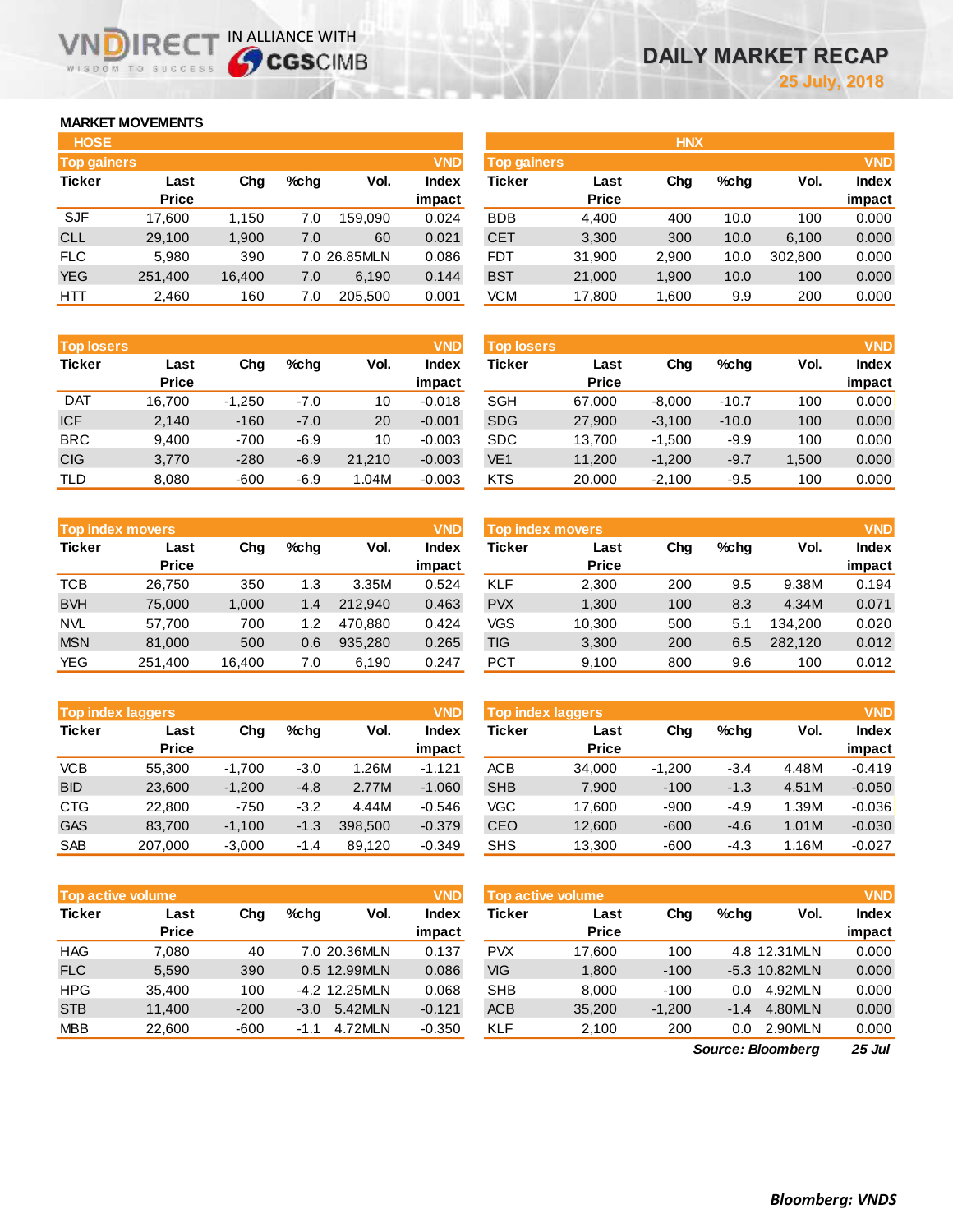### **FOREIGN ACTIVITIES**

**DIRE** WISDOM TO SUCCESS IN ALLIANCE WITH

| Volume (Mn'shs)       | <b>HOSE</b> | d/d      | <b>HNX</b> | d/d      | Value (VND'bn)        | <b>HOSE</b> | d/d      | <b>HNX</b> | d/d    |
|-----------------------|-------------|----------|------------|----------|-----------------------|-------------|----------|------------|--------|
| <b>BUY</b>            | 9.2         | $-5.0\%$ | 0.7        | $-85.6%$ | <b>BUY</b>            | 453.5       | 4.9%     | 12.6       | -85.3% |
| % of market           | 4.0%        |          | 1.5%       |          | % of market           | 10.4%       |          | 2.6%       |        |
| <b>SELL</b>           | 17.0        | $-9.9%$  | 0.8        | $-44.2%$ | <b>SELL</b>           | 653.0       | $-23.1%$ | 12.3       | -49.7% |
| % of market           | 7.4%        |          | 1.8%       |          | % of market           | 15.0%       |          | 2.6%       |        |
| <b>NET BUY (SELL)</b> | (7.82)      |          | (0.1)      |          | <b>NET BUY (SELL)</b> | (199.5)     |          | 0.2        |        |

*Source: HSX, HNX*



#### **2018 ACCUMULATION**

| Volume (MIn'shs)                          | <b>HOSE</b> | $\frac{9}{6}$ of 2017 $^{\circ}$ |        | HNX % of 2017 | Value (VND'bn)        |           | HOSE % of 2017 |         | HNX % of 2017 |
|-------------------------------------------|-------------|----------------------------------|--------|---------------|-----------------------|-----------|----------------|---------|---------------|
| <b>BUY</b>                                | 2.988.7     | 84.3%                            | 305.9  | 76.3%         | <b>BUY</b>            | 175.420.1 | 103.8%         | 5.738.6 | 68.9%         |
| % of market                               | 10.3%       |                                  | 3.8%   |               | % of market           | 20.3%     |                | 3.4%    |               |
| <b>SELL</b>                               | 2.711.3     | 83.2%                            | 332.7  | 81.7%         | SELL                  | 143.885.8 | 99.6%          | 6.525.0 | 75.7%         |
| % of market                               | 9.4%        |                                  | 4.1%   |               | % of market           | 16.6%     |                | 3.9%    |               |
| <b>NET BUY (SELL)</b><br>Source: HSX, HNX | 277.4       |                                  | (26.8) |               | <b>NET BUY (SELL)</b> | 31,534    |                | (786.4) |               |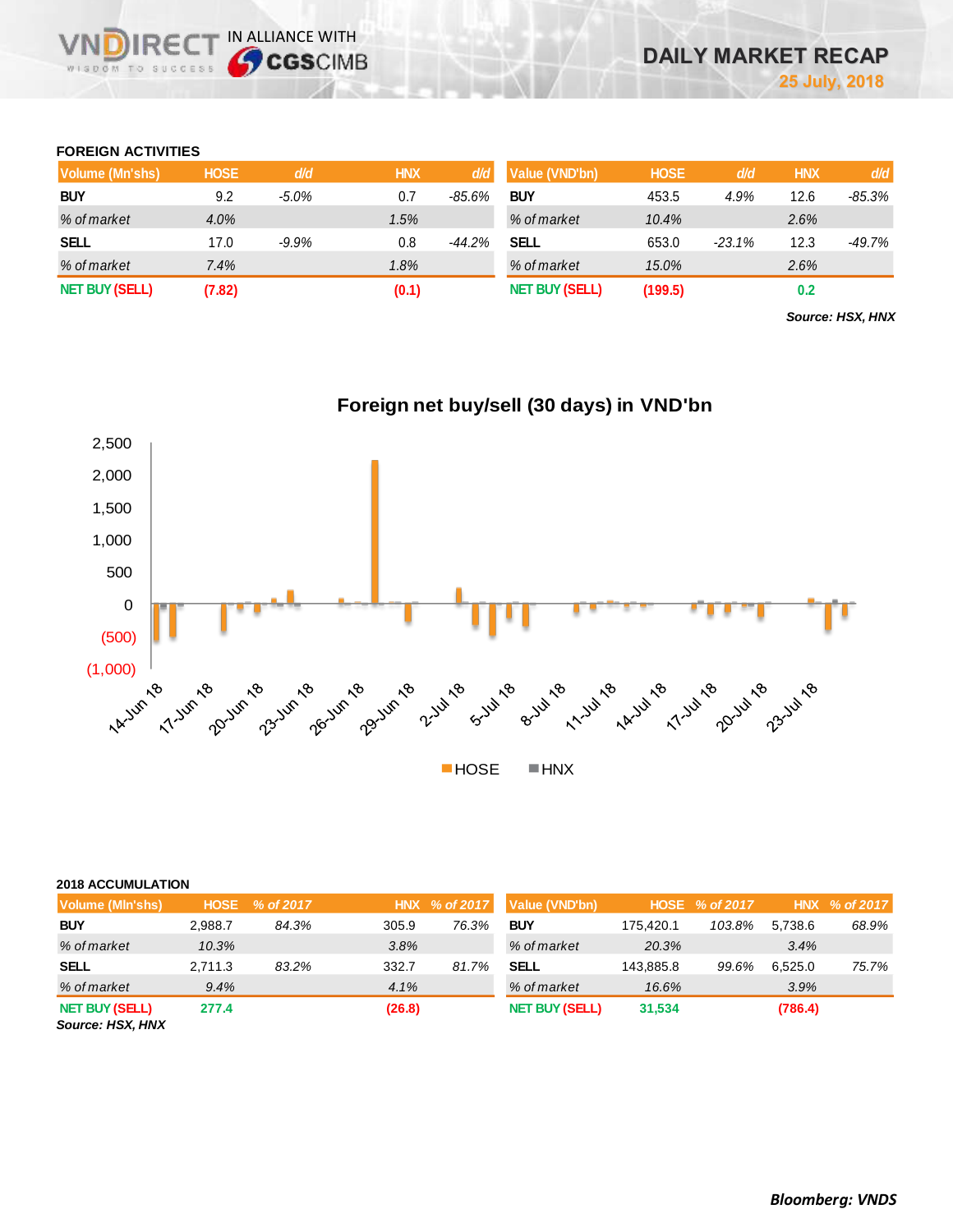**impact**

#### **FOREIGN ACTIVITIES**

WISDOM TO SUCCESS

**VNDIRECT IN ALLIANCE WITH** 

|               |                               | <b>HOSE</b> |         |       |                 | <b>HNX</b>    |                               |          |         |       |                 |
|---------------|-------------------------------|-------------|---------|-------|-----------------|---------------|-------------------------------|----------|---------|-------|-----------------|
|               | Top buy by foreigners (value) |             |         |       | <b>VND'bn</b>   |               | Top buy by foreigners (value) |          |         |       | <b>VND'bn</b>   |
| <b>Ticker</b> | Last<br>Price                 | Chg         | $%$ chg | Value | Index<br>impact | <b>Ticker</b> | Last<br><b>Price</b>          | Chg      | $%$ chg | Value | Index<br>impact |
| <b>VNM</b>    | 169,900                       | 0           | 0.00    | 119.7 | 0.000           | <b>PVS</b>    | 17.400                        | $-200$   | $-1.14$ | 6.2   | 0.000           |
| <b>VRE</b>    | 41.000                        | $-650$      | $-1.56$ | 44.8  | $-0.398$        | <b>PCG</b>    | 19,600                        | $-1,000$ | $-4.85$ | 2.0   | 0.000           |
| <b>MSN</b>    | 81,000                        | 500         | 0.62    | 36.7  | 0.187           | <b>DGC</b>    | 34,000                        | 0        | 0.00    | 1.5   | 0.000           |
| <b>FRT</b>    | 73,500                        | 0           | 0.00    | 36.5  | 0.000           | <b>BVS</b>    | 17,700                        | $-100$   | $-0.56$ | 0.6   | 0.000           |
| <b>HPG</b>    | 35,500                        | 100         | 0.28    | 28.7  | 0.068           | <b>SHS</b>    | 13,300                        | $-600$   | $-4.32$ | 0.5   | 0.000           |
|               |                               |             |         |       |                 |               |                               |          |         |       |                 |

|               | <b>Top sell by foreigners (value)</b> |        |         |       | <b>VND'bn</b>   |            | Top sell by foreigners (value) |        |         |       | <b>VND'bn</b>   |
|---------------|---------------------------------------|--------|---------|-------|-----------------|------------|--------------------------------|--------|---------|-------|-----------------|
| <b>Ticker</b> | Last<br><b>Price</b>                  | Chg    | $%$ chg | Value | Index<br>impact | Ticker     | Last<br><b>Price</b>           | Chg    | $%$ chg | Value | Index<br>impact |
| <b>VRE</b>    | 41.000                                | $-650$ | $-1.56$ | 190.5 | $-0.398$        | D11        | 13.100                         | 300    | 2.34    | 9.3   | 0.000           |
| <b>VNM</b>    | 169,900                               | 0      | 0.00    | 82.5  | 0.000           | <b>DGC</b> | 34,000                         | 0      | 0.00    | 1.8   | 0.000           |
| <b>HPG</b>    | 35.500                                | 100    | 0.28    | 81.1  | 0.068           | <b>BVS</b> | 17.700                         | $-100$ | $-0.56$ | 0.3   | 0.000           |
| <b>FRT</b>    | 73,500                                | 0      | 0.00    | 36.1  | 0.000           | <b>DGL</b> | 33,700                         | $-100$ | $-0.30$ | 0.2   | 0.000           |
| <b>TCB</b>    | 26,750                                | 350    | 1.33    | 25.1  | 0.394           | <b>HMH</b> | 13.200                         |        | 0.00    | 0.2   | 0.000           |

| Top sell by foreigners (value) |                      | <b>VND'bn</b> |         |       |                        |
|--------------------------------|----------------------|---------------|---------|-------|------------------------|
| <b>Ticker</b>                  | Last<br><b>Price</b> | Cha           | %chq    | Value | <b>Index</b><br>impact |
| D <sub>11</sub>                | 13,100               | 300           | 2.34    | 9.3   | 0.000                  |
| <b>DGC</b>                     | 34,000               | 0             | 0.00    | 1.8   | 0.000                  |
| <b>BVS</b>                     | 17,700               | -100          | -0.56   | 0.3   | 0.000                  |
| <b>DGL</b>                     | 33,700               | $-100$        | $-0.30$ | 0.2   | 0.000                  |
| HMH                            | 13,200               | 0             | 0.00    | 0.2   | 0.000                  |

|               | Top net buy by foreigners (value) |          |         |       | <b>VND'bn</b>   | Top net buy by foreigners (value) |                      |          |         |              | <b>VND'bn</b>   |
|---------------|-----------------------------------|----------|---------|-------|-----------------|-----------------------------------|----------------------|----------|---------|--------------|-----------------|
| <b>Ticker</b> | Last<br><b>Price</b>              | Chg      | %chq    | Value | Index<br>impact | Ticker                            | Last<br><b>Price</b> | Chg      | %chg    | <b>Value</b> | Index<br>impact |
| <b>VNM</b>    | 169.900                           | 0        | 0.00    | 37.1  | 0.000           | <b>PVS</b>                        | 17.400               | $-200$   | $-1.14$ | 6.0          | 0.000           |
| <b>MSN</b>    | 81,000                            | 500      | 0.62    | 19.8  | 0.187           | <b>PCG</b>                        | 19,600               | $-1,000$ | $-4.85$ | 2.0          | 0.000           |
| <b>DXG</b>    | 24.100                            | 0        | 0.00    | 9.0   | 0.000           | <b>SHS</b>                        | 13.300               | $-600$   | $-4.32$ | 0.5          | 0.000           |
| <b>HCM</b>    | 50,100                            | $-3,400$ | $-6.36$ | 5.8   | $-0.142$        | <b>MBS</b>                        | 16,000               | $-200$   | $-1.23$ | 0.5          | 0.000           |
| <b>HAG</b>    | 7.120                             | 40       | 0.56    | 3.0   | 0.012           | LHC                               | 61.800               | 1.800    | 3.00    | 0.3          | 0.000           |

|               | <b>VND'bn</b><br>Top net sell by foreigners (value) |          |         |          |                 |                 | Top net sell by foreigners (value) |        |         |         |                 |
|---------------|-----------------------------------------------------|----------|---------|----------|-----------------|-----------------|------------------------------------|--------|---------|---------|-----------------|
| <b>Ticker</b> | Last<br><b>Price</b>                                | Chg      | %chg    | Value    | Index<br>impact | Ticker          | Last<br><b>Price</b>               | Chg    | %chg    | Value   | Index<br>impact |
| <b>VRE</b>    | 41.000                                              | $-650$   | $-1.56$ | $-145.7$ | $-0.398$        | D <sub>11</sub> | 13.100                             | 300    | 2.34    | $-9.29$ | 0.000           |
| <b>HPG</b>    | 35,500                                              | 100      | 0.28    | $-52.5$  | 0.068           | <b>DGC</b>      | 34,000                             | 0      | 0.00    | $-0.26$ | 0.000           |
| <b>PVD</b>    | 13.500                                              | 500      | 3.85    | $-19.5$  | 0.062           | <b>DGL</b>      | 33.700                             | $-100$ | $-0.30$ | $-0.19$ | 0.000           |
| <b>DPM</b>    | 18.100                                              | 300      | 1.69    | $-18.7$  | 0.038           | AAV             | 21,000                             | $-400$ | $-1.87$ | $-0.13$ | 0.000           |
| VJC           | 136.000                                             | $-1,600$ | $-1.16$ | $-14.2$  | $-0.232$        | <b>HGM</b>      | 45,000                             | 500    | 1.12    | $-0.09$ | 0.000           |

*25-Jul-18*

*Source: Bloomberg, HOSE, HNX*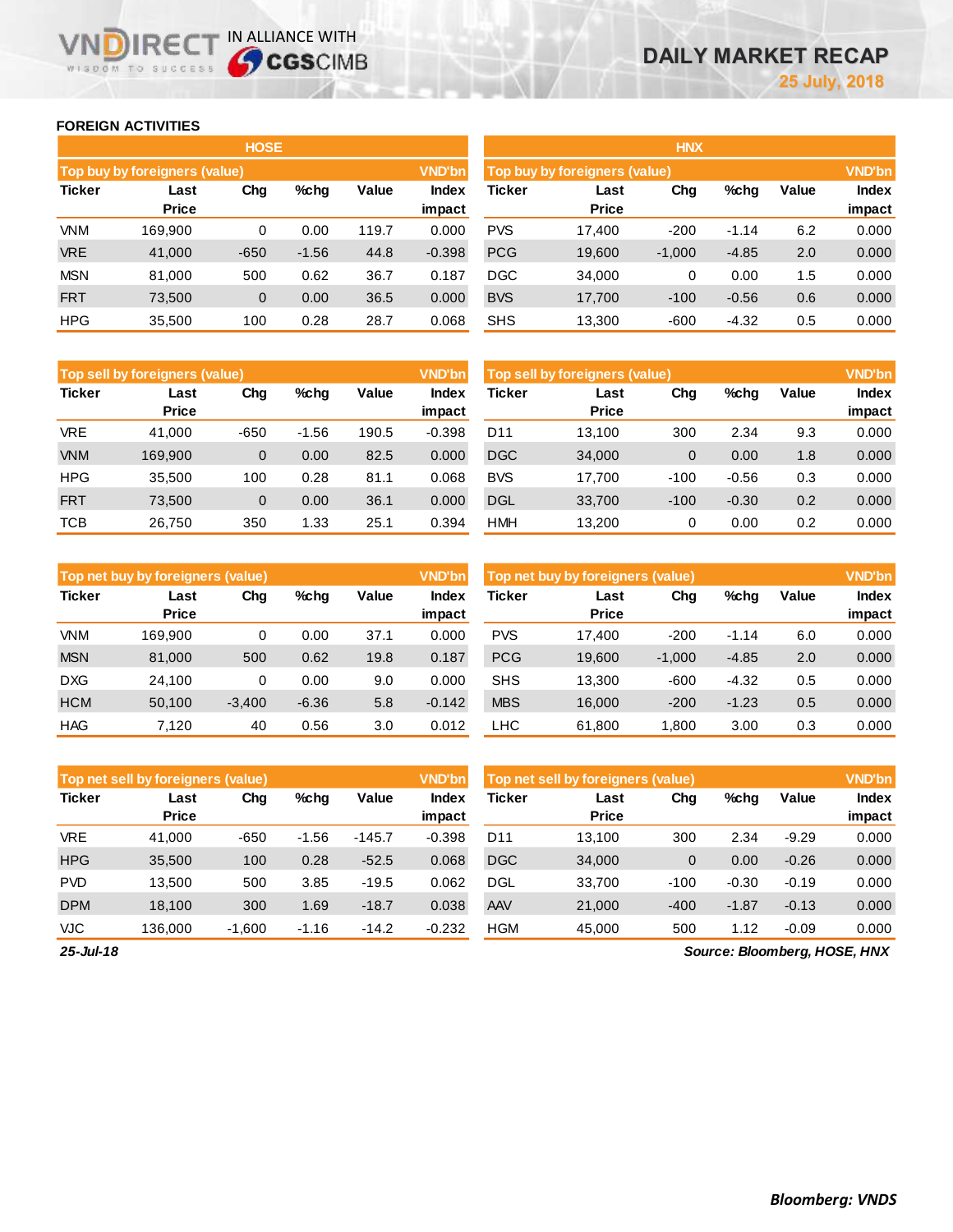# **DAILY MARKET RECAP**

**July, 2018**

## **TOP 60 MARKET CAP STOCKS SNAPSHOT ON HOSE**

 $R \in C$ 

WISDOM TO SUCCESS

 $\vee$ 

IN ALLIANCE WITH

| No. Ticker             | <b>Price</b>     |                  | Price change (%)   |                    |                |                |                    |             | Mkt. Cap Outs. Vol. Float ratio Avail. Fil Ave. daily vol. | P/E                       | P/B          | <b>ROE</b>    | <b>ROA</b>      |
|------------------------|------------------|------------------|--------------------|--------------------|----------------|----------------|--------------------|-------------|------------------------------------------------------------|---------------------------|--------------|---------------|-----------------|
|                        | <b>VND</b>       | 1M               | 3M                 | 6M                 | <b>US\$mln</b> | <b>MIn'shs</b> | %                  |             | $% (30 days-shs)$                                          | $\boldsymbol{\mathsf{x}}$ | $\pmb{\chi}$ | $\frac{9}{6}$ | $\%$            |
| 1 VIC VM               | 104,400          | 2.1              | $-0.5$             | 48.4               | 14,372         | 3,192          | 49.3               | 25.3        | 1,636,897                                                  | 69.1                      | 9.4          | 15.2          | 2.2             |
| 2 VHM VM               | 106,500          | $-7.8$           | <b>N/A</b>         | <b>N/A</b>         | 12,309         | 2,680          | 100.0              | 33.1        | 346,116                                                    | 45.3                      | 3.1          | <b>N/A</b>    | <b>N/A</b>      |
| 3 VNM VM               | 169,900          | $-5.2$           | $-5.6$             | $-17.9$            | 10,635         | 1,451          | 43.9               | 40.6        | 665,954                                                    | 27.3                      | 9.6          | 35.8          | 30.3            |
| 4 VCB VM               | 55,300           | $-6.9$           | $-7.8$             | $-18.3$            | 8,581          | 3,598          | 22.9               | 9.3         | 2,322,259                                                  | 17.6                      | 3.4          | 20.5          | 1.2             |
| 5 GAS VM               | 83,700           | $-8.0$           | $-35.0$            | $-26.1$            | 6,910          | 1,914          | 4.2                | 45.6        | 594,805                                                    | 14.5                      | 3.7          | 27.5          | 17.8            |
| 6 SAB VM               | 207,000          | $-8.1$           | $-4.6$             | $-19.8$            | 5,725          | 641            | 10.4               | 39.3        | 62,722                                                     | 28.6                      | 9.2          | 34.8          | 23.8            |
| 7 TCB VM               | 26,750           | $-16.3$          | <b>N/A</b>         | N/A                | 4,034          | 3,497          | 100.0              | 0.0         | 1,929,803                                                  | 10.4                      | 3.0          | 27.7          | 2.6             |
| 8 MSN VM               | 81,000           | $-2.4$           | $-15.4$            | $-16.7$            | 3,680          | 1,053          | 42.9               | 20.4        | 850,079                                                    | 15.1                      | 5.7          | 24.3          | $5.7\,$         |
| 9 CTG VM               | 22,800           | $-13.5$          | $-24.9$            | $-14.8$            | 3,662          | 3,723          | 15.8               | 0.0         | 5,134,363                                                  | 10.8                      | 1.3          | 12.6          | 0.7             |
| 10 BID VM              | 23,600           | $-16.3$          | $-37.9$            | $-22.4$            | 3,480          | 3,419          | 4.4                | 27.6        | 3,318,285                                                  | 11.6                      | 1.7          | 15.1          | 0.6             |
| 11 VRE VM              | 41,000           | 0.5              | $-14.6$            | $-26.8$            | 3,362          | 1,901          | 100.0              | 16.8        | 1,281,282                                                  | 51.8                      | 3.0          | 5.7           | 5.6             |
| 12 HPG VM              | 35,500           | $-14.5$          | $-11.3$            | $-19.2$            | 3,252          | 2,124          | 55.8               | 10.0        | 5,268,095                                                  | 8.9                       | 2.2          | 29.8          | 18.1            |
| 13 VJC VM              | 136,000          | $-5.7$           | $-16.3$            | $-18.2$            | 3,177          | 542            | 53.2               | 5.7         | 552,973                                                    | 14.4                      | 7.0          | 67.1          | 19.7            |
| 14 PLX VM              | 56,900           | $-7.6$           | $-8.2$             | $-38.9$            | 2,844          | 1,159          | 6.3                | 9.1         | 428,249                                                    | 19.5                      | 3.1          | 16.0          | $5.5\,$         |
| 15 VPB VM              | 26,300           | $-19.2$          | $-20.9$            | $-14.0$            | 2,749          | 2,423          | 75.8               | 0.0         | 4,409,114                                                  | 9.9                       | 2.3          | 26.9          | 2.5             |
| 16 BVHVM               | 75,000           | $-13.5$          | $-25.0$            | $-6.3$             | 2,267          | 701            | 31.2               | 24.4        | 140,293                                                    | 31.6                      | 3.6          | 11.7          | 1.9             |
| 17 NVL VM              | 57,700           | 13.8             | $-18.7$            | $-10.7$            | 2,258          | 907            | 31.1               | 39.9        | 1,577,236                                                  | 22.8                      | 3.8          | 18.7          | 4.7             |
| 18 MBB VM              | 22,000           | $-7.2$           | $-14.3$            | $-11.9$            | 2,050          | 2,160          | 61.2               | 0.0         | 5,355,578                                                  | 10.4                      | 1.6          | 15.2          | 1.5             |
| 19 MWG VM              | 110,500          | $-8.6$           | 4.5                | $-14.3$            | 1,539          | 323            | 85.7               | 0.0         | 664,681                                                    | 14.0                      | 4.9          | 42.1          | 13.0            |
| 20 HDB VM<br>21 FPT VM | 33,500           | $-10.2$          | $-25.6$            | $-29.9$            | 1,417          | 981            | 100.0              | 3.1         | 1,293,697                                                  | 17.0                      | 2.3          | 14.9          | 1.0             |
| 22 ROS VM              | 42,400<br>43,000 | $-6.0$<br>$-7.0$ | $-13.5$<br>$-35.6$ | $-20.2$<br>$-68.3$ | 1,122<br>1,053 | 614<br>568     | 81.7<br>27.0       | 0.0<br>46.7 | 787,109<br>795,823                                         | 8.5<br>31.1               | 2.2<br>4.3   | 27.7<br>14.7  | 11.4<br>$8.6\,$ |
| 23 STB VM              | 11,200           | $-7.8$           | $-20.8$            | $-27.3$            | 871            | 1,804          | 94.0               | 13.5        | 4,427,704                                                  | 13.6                      | 0.9          | 5.8           | 0.4             |
| 24 BHN VM              | 82,200           | $-18.7$          | $-21.0$            | $-48.8$            | 822            | 232            | 0.9                | 31.4        | 2,918                                                      | 29.6                      | 5.0          | 17.3          | 6.7             |
| 25 TPB VM              | 26,400           | $-5.0$           | $-14.3$            | N/A                | 758            | 666            | 95.3               | 0.0         | 194,268                                                    | 15.4                      | 2.3          | 15.9          | 0.8             |
| 26 EIB VM              | 14,100           | $-2.8$           | $-6.6$             | $-8.7$             | 748            | 1,229          | 83.8               | 0.0         | 213,564                                                    | 15.3                      | 1.2          | 8.0           | $0.8\,$         |
| 27 PNJ VM              | 92,000           | $-11.1$          | $-20.7$            | $-5.0$             | 643            | 162            | 64.1               | 0.0         | 553,854                                                    | 18.0                      | 4.7          | 32.8          | 19.6            |
| 28 HNG VM              | 16,400           | 70.8             | 92.7               | 78.3               | 627            | 887            | 44.8               | 56.2        | 4,035,443                                                  | 23.4                      | 1.3          | 5.0           | $1.7$           |
| 29 SSIVM               | 26,500           | $-16.3$          | $-29.1$            | $-25.1$            | 571            | 500            | 76.7               | 45.2        | 4,259,135                                                  | 10.1                      | 1.5          | 14.8          | 7.2             |
| 30 DHG VM              | 99,000           | $-5.3$           | $-6.2$             | $-0.2$             | 558            | 131            | 31.9               | 53.1        | 196,069                                                    | 24.5                      | 4.4          | 18.4          | 14.1            |
| 31 KDH VM              | 30,100           | $-3.4$           | $-18.6$            | $-13.9$            | 504            | 388            | 76.5               | 4.7         | 95,573                                                     | 18.0                      | 1.8          | 10.2          | 5.8             |
| 32 CTD VM              | 147,500          | $-6.6$           | 7.3                | $-25.9$            | 498            | 78             | 87.0               | 7.1         | 156,070                                                    | 7.3                       | 1.5          | 22.0          | 12.6            |
| 33 GEX VM              | 32,900           | 0.9              | $-11.1$            | $-2.9$             | 481            | 339            | 73.6               | 46.8        | 266,959                                                    | 10.9                      | 2.0          | 22.3          | 6.9             |
| 34 REE VM              | 33,600           | 5.3              | $-6.7$             | $-20.1$            | 449            | 310            | 84.4               | 0.0         | 355,071                                                    | 7.3                       | 1.3          | 19.2          | 10.9            |
| 35 VCIVM               | 53,200           | $-16.5$          | $-24.4$            | $-16.4$            | 372            | 162            | 95.1               | 7.9         | 125,506                                                    | 12.4                      | 2.9          | 30.5          | 13.9            |
| 36 TCH VM              | 24,150           | 5.9              | $-3.8$             | 10.8               | 368            | 353            | 51.2               | 45.2        | 920,257                                                    | 19.8                      | 2.0          | 10.0          | 9.2             |
| 37 DXG VM              | 24,100           | $-19.7$          | $-21.1$            | $-6.1$             | 356            | 342            | 70.0               | 4.3         | 4,219,709                                                  | 8.4                       | 2.0          | 24.6          | 10.9            |
| 38 SBT VM              | 16,200           | 3.8              | $-9.0$             | $-27.7$            | 346            | 495            | 47.4               | 92.8        | 1,742,667                                                  | 15.4                      | 1.3          | 8.6           | 3.6             |
| 39 NT2 VM              | 26,200           | $-12.1$          | $-18.1$            | $-20.1$            | 325            | 288            | 32.1               | 27.6        | 312,418                                                    | 9.0                       | 2.1          | 19.5          | 8.5             |
| 40 DPM VM              | 18,100           | 2.5              | $-5.5$             | $-26.1$            | 306            | 391            | 35.2               | 28.5        | 622,751                                                    | 12.5                      | 0.9          | 8.0           | $5.9\,$         |
| 41 KDC VM              | 33,800           | $-1.2$           | $-6.1$             | $-23.2$            | 300            | 206            | 39.5               | 29.0        | 160,775                                                    | <b>N/A</b>                | 1.2          | $-1.0$        | $-0.5$          |
| 42 GMD VM              | 24,000           | $-8.6$           | $-12.2$            | $-35.2$            | 298            | 288            | 59.6               | 0.0         | 308,039                                                    | 4.1                       | 1.2          | 29.8          | 16.8            |
| 43 YEG VM              | 251,400          | <b>N/A</b>       | <b>N/A</b>         | N/A                | 297            | 27             | 100.0              | 0.0         | N/A                                                        | 101.6                     | 19.6         | 29.0          | 11.6            |
| 44 PDR VM              | 25,150           | $-19.6$          | $-24.4$            | $-21.0$            | 289            | 266            | 37.8               | 41.7        | 978,064                                                    | 12.5                      | 2.3          | 19.7          | 5.5             |
| 45 VPIVM               | 41,800           | <b>N/A</b>       | <b>N/A</b>         | <b>N/A</b>         | 288            | 160            | 100.0              | 38.8        | <b>N/A</b>                                                 | 9.7                       | 3.6          | 38.8          | 13.1            |
| 46 HAG VM              | 7,120            | 47.1             | 31.9               | $-16.1$            | 285            | 927            | 61.3               | 39.7        | 9,511,346                                                  | 44.6                      | 0.5          | 0.5           | 0.1             |
| 47 VHC VM              | 71,000           | 22.4             | 3.6                | 20.7               | 283            | 92             | 28.3               | 59.9        | 135,583                                                    | 10.7                      | 2.3          | 22.7          | 12.3            |
| 48 CII VM              | 26,500           | 1.9              | $-19.2$            | $-29.9$            | 282            | 246            | 88.2               | 14.0        | 789,659                                                    | 21.9                      | 1.3          | 6.1           | 1.5             |
| 49 HCM VM              | 50,100           | $-19.3$          | $-29.9$            | $-28.6$            | 280            | 130            | 66.5               | 39.8        | 327,531                                                    | 8.2                       | 2.2          | 29.3          | 16.8            |
| 50 PAN VM              | 54,000           | $-11.3$          | $-16.9$            | 9.3                | 280            | 120            | 59.8               | 59.4        | 34,441                                                     | 14.1                      | 2.3          | 16.5          | 7.6             |
| 51 NLG VM              | 30,150           | 6.2              | $-4.7$             | 5.5                | 273            | 210            | 63.3               | 0.0         | 430,047                                                    | 10.8                      | 2.1          | 19.1          | 7.9             |
| 52 PPC VM              | 18,000           | 4.0              | $-3.7$             | $-13.9$            | 249            | 321            | 24.7               | 33.7        | 225,900                                                    | 5.9                       | 1.0          | 16.1          | 10.8            |
| 53 KBC VM              | 12,000<br>10,250 | $-2.4$           | $-7.0$             | $-20.3$            | 243            | 470            | 75.4               | 31.8        | 1,961,791<br>274,617                                       | 9.1                       | 0.7          | 7.5           | 4.0             |
| 54 DCM VM<br>55 PME VM | 70,000           | $-5.5$           | $-14.6$            | $-23.5$<br>$-5.3$  | 234<br>226     | 529            | 24.4               | 44.9        |                                                            | 10.0                      | 0.9          | 8.7           | 4.9             |
| 56 LGC VM              | 27,000           | $-6.7$<br>0.4    | $-2.8$             |                    | 225            | 75<br>193      | 99.0<br><b>N/A</b> | 0.0<br>4.0  | 9,538                                                      | 16.2                      | 3.3          | 19.3          | 16.0            |
| 57 PVD VM              | 13,500           | $-2.2$           | 1.9<br>$-26.8$     | 29.2<br>$-54.4$    | 223            | 383            | 48.1               | 25.9        | 61<br>829,787                                              | 31.3<br><b>N/A</b>        | 2.1<br>0.4   | 6.9<br>0.1    | 1.8<br>0.0      |
| 58 FRT VM              | 73,500           | $-7.2$           | <b>N/A</b>         | <b>N/A</b>         | 216            | 68             | 92.2               | 2.0         | 30,171                                                     | 17.8                      | 6.3          | 42.9          | 6.8             |
| 59 TLG VM              | 94,000           | $-4.6$           | $-3.3$             | $-8.7$             | 205            | 51             | 26.7               | 72.1        | 514                                                        | 19.2                      | 4.3          | 23.6          | 18.8            |
| 60 HT1 VM              | 12,300           | 2.9              | $-6.8$             | $-23.1$            | 202            | 382            | 20.0               | 43.1        | 97,173                                                     | 8.0                       | 0.9          | 8.7           | 4.1             |
|                        |                  |                  |                    |                    |                |                |                    |             |                                                            | <b>Source: Bloomberg</b>  |              | $25$ Jul      |                 |